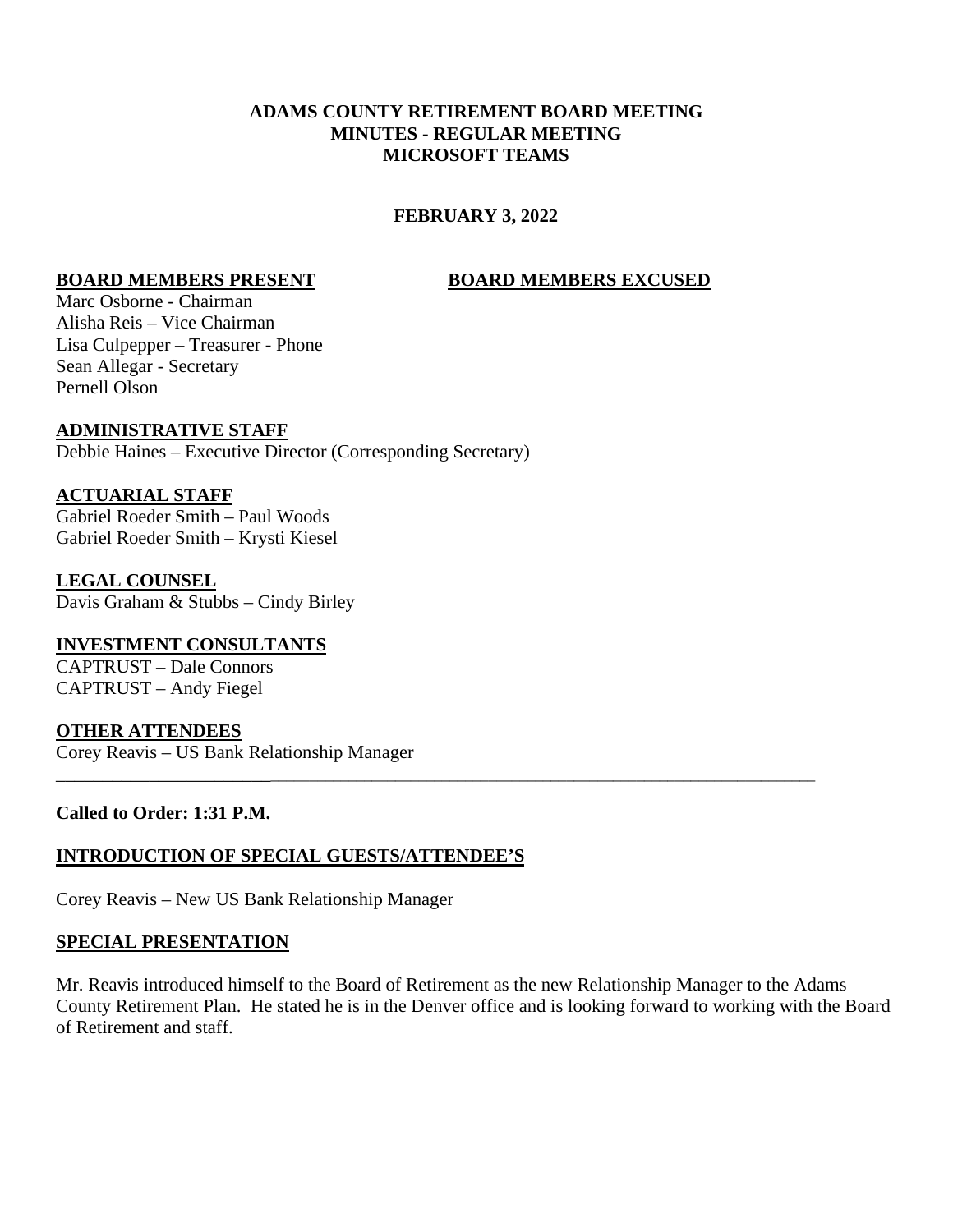## **EMPLOYEE/RETIREE CORRESPONDENCE**

Shiela Hemberger – PensionGold/LRS – Thank you note

## **REGULAR BUSINESS SESSION**

None

## **CONSENT AGENDA**

**Consent Agenda: Distributed by E-Mail**

**Approval of Regular Board Meeting Minutes – December 16, 2021 Approval of Money Manager Fund Totals – November & December 2021**

**Provided at Board Meeting: Approval of Terminated Retirement Members Payout Report – December 2021 & January 2022**

**Ratify of Administrative Expenditures – January 6, 2022** Expenditures - \$ 49,856.47 Paid December Expenditures - \$ 117.95

**Ratify of Administrative Expenditures – February 3, 2022** Expenditures - \$ 85,788.92 Paid January Expenditures - \$ 1,487.23

**Moved by Board Member – Ms. Reis Seconded by Board Member – Mr. Olson**

## **Unanimously carried.**

## **UNFINISHED BUSINESS**

None

#### **NEW BUSINESS**

## **Adams County Board of Retirement 2022 Reorganization**

Mr. Osborne moved to nominate Mr. Olson as Chairman of the Board. Ms. Reis seconded the motion and it was approved unanimously with Mr. Olson abstaining.

Ms. Reis moved to nominate Mr. Osborne as Vice-Chairman of the Board. Mr. Allegar seconded the motion and it was approved unanimously with Mr. Osborne abstaining.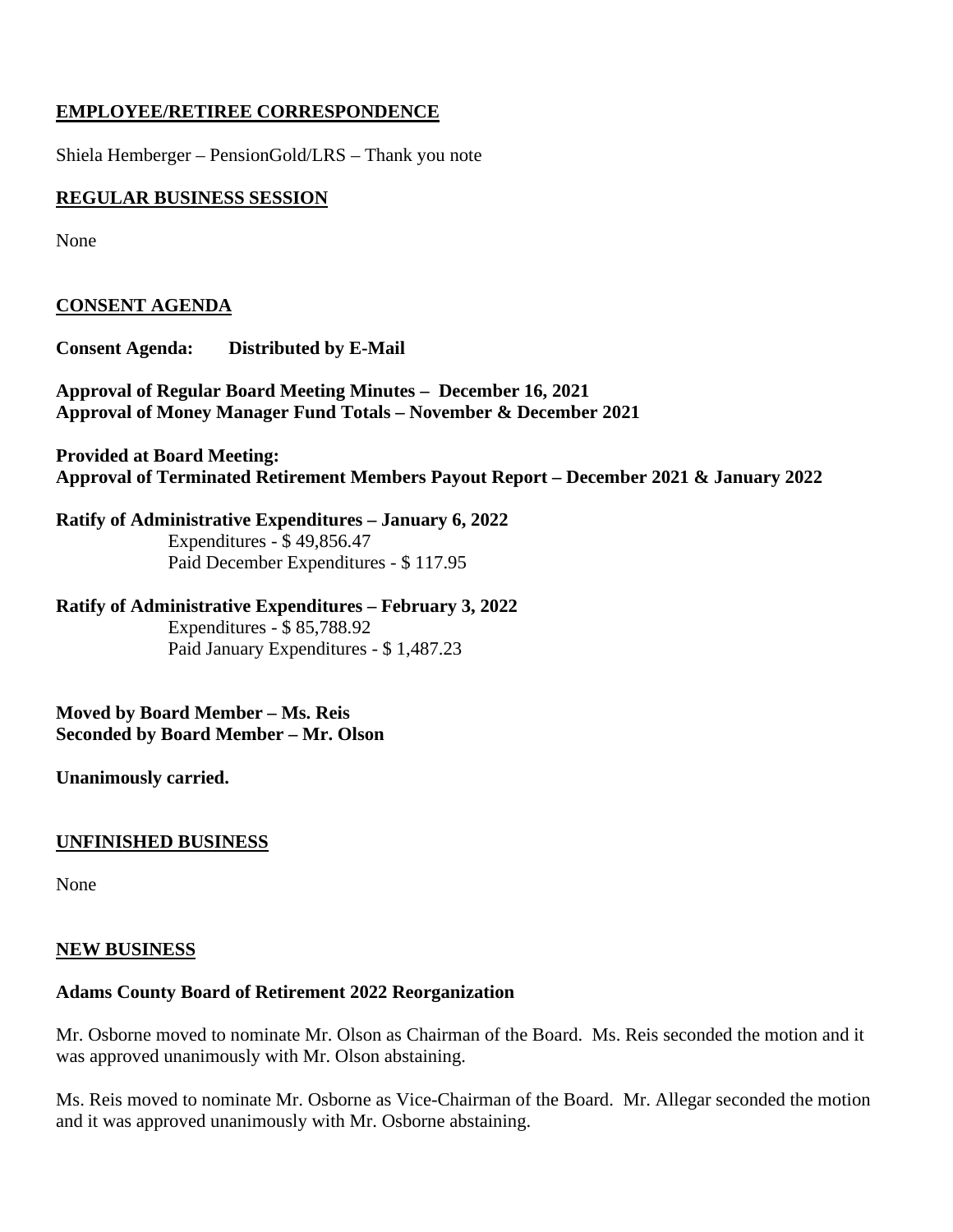Mr. Osborne moved to leave Mr. Allegar as Secretary, Ms. Reis as an At Large Member and Ms. Culpepper as Treasurer. Ms. Reis seconded the motion and it was approved unanimously with those members abstaining to each of their positions.

## **STANDING REPORTS**

## **CAPTRUST – Dale Connors 2021 Year End Performance**

Mr. Fiegel indicated that despite volatility fueled by COVID, policy uncertainty, supply chain woes and inflation worries most asset classes posted solid returns in 2021. He stated U.S. large cap stocks returned nearly 29% with small cap lagging but still posting double digit returns of 15%.

Mr. Connors continued by going over the returns in the portfolio through December 2021. He stated that these numbers are still preliminary because CAPTRUST is still waiting on the private investment valuations. Mr. Connors then went over each of the money managers with the Board.

## **Private Capital Recommendations**

Mr. Connors stated that each year CAPTRUST does an investment pacing model for the private equity and private credit investments. He indicated that in 2021 a pacing model was not done due COVID being in its 2<sup>nd</sup> year and the big known. Mr. Connors presented three buyout focused private equity candidates to the Board. They were Ridgemont Equity Partners IV, Siguler Guff SBOF V and Veritas VIII. After some discussion the Board decided to hire Veritas VIII.

Mr. Olson moved to invest in Veritas Capital Fund VIII with the non UBTI Blocker commitment of \$7.5 million. Ms. Culpepper seconded the motion and it was unanimously carried.

## **Private Credit**

Mr. Connors continued by going over the two private credit candidates with the Board. The two candidates were Golub Capital Partners and OHA Credit Solutions Fund II. After some discussion the Board decided to hire Golub Capital Partners.

Mr. Allegar moved to invest \$16.75 million in Golub Capital Partners 2R fund. Ms. Culpepper seconded the motion and it was unanimously carried.